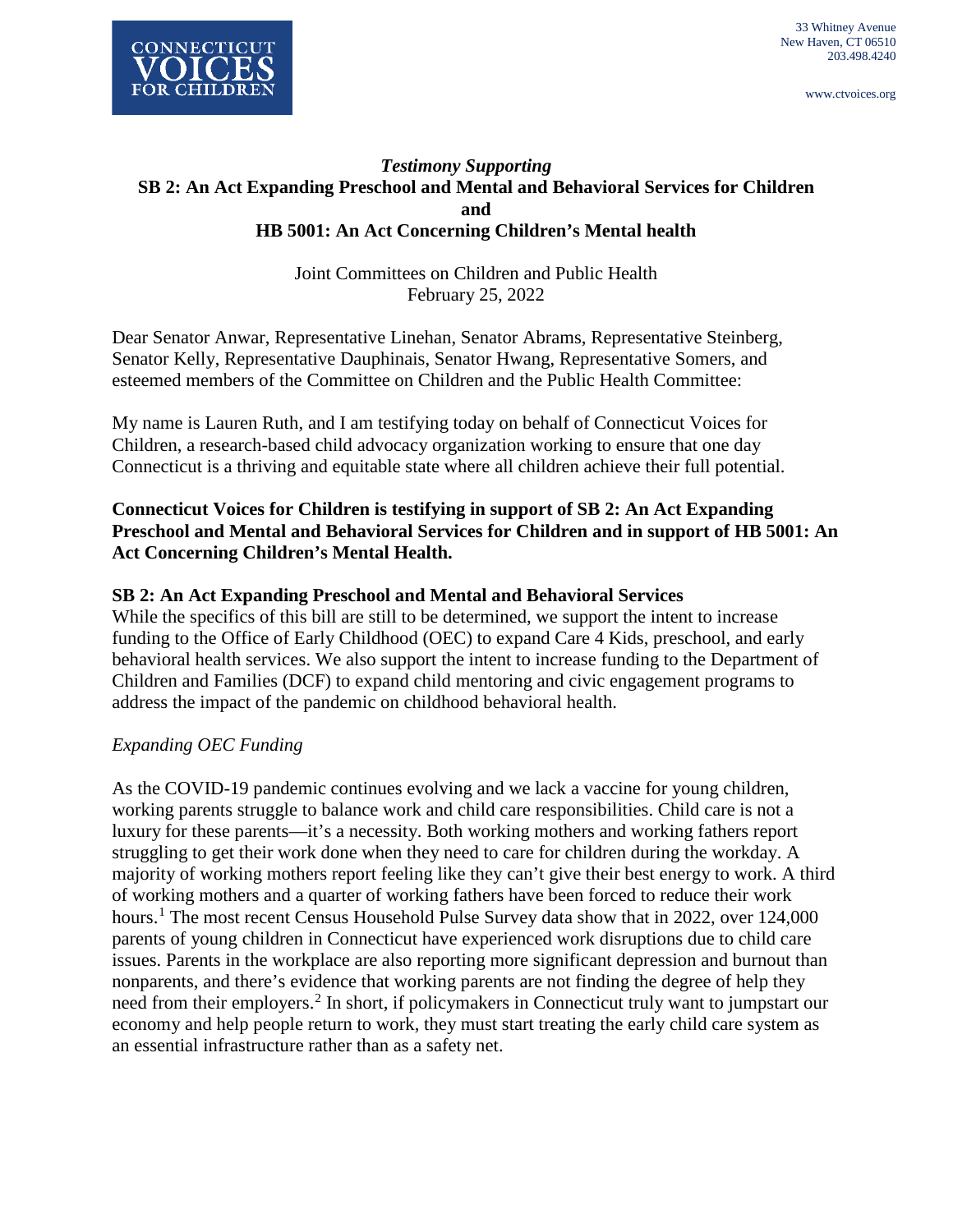We advocate that Connecticut should move toward a system of universal access to high-quality early care. This will require funding Care 4 Kids to extend vouchers to all families allowed under federal law and creating a second subsidy for families who are ineligible for Care 4 Kids due to family earnings, immigration status, or work status.<sup>[3](#page-8-0)</sup> We desire that early care should not cost more than seven percent of a family's income. Furthermore, the combination of State support and a small copay from those parents who can afford it should cover the full cost of providing high-quality care for providers. Additionally, these past two years, the early care sector has propped up the State's drive to get families back to work without significant financial recognition of the cost of doing this. Expanding Connecticut's child care system will not be inexpensive, but many child care workers and early educators earn poverty wages. This undermines program quality, stability, and equity.<sup>[4](#page-8-1)</sup> Increasing provider reimbursement rates to levels that can truly cover the cost of care and ensuring the early care providers are paid as education professionals are essential to creating a sustainable early care workforce and supporting the State economy.

### *Expanding DCF Funding*

Formal mentoring programs with a relatively high degree of structure are effective mental health interventions for some young people. They have the added benefit of increasing young people's academic achievement. Additionally, surveyed parents of color (particularly Black caregivers) indicate being more comfortable enrolling their child in a mentorship program than in psychological counseling services.<sup>[5](#page-8-2)</sup> While it makes sense to fund these programs through DCF, given DCF's statutory mandate to oversee the children's behavioral health system, an even greater number of parents may be likely to make use of these services if they are provided through community-based organizations. We acknowledge the work DCF has done to create mechanisms to encourage parents to access services without fear of losing their children, but—at the risk of some redundancy in funding—we suggest making funding for formal mentoring programs available through both DCF and municipal departments responsible for public health or child services.

Civic engagement programs have also been shown to have connections with more positive emotions, better mental health, reduced depression, and more robust well-being in response to stress.<sup>[6](#page-8-3)[7](#page-8-4)</sup> Children and youth experienced decreased time spent with friends and teachers throughout the pandemic. For many, this eroded their resilience.<sup>[8](#page-8-5)</sup> We support creating funding for civic engagement programs as an effective method to help young people develop connections with others and rebuild emotional resilience; however, we would make similar recommendations of funding these programs through DCF and municipal departments responsible for public health or child services.

Finally, we advocate using this opportunity of increased ARPA funding to invest in communitybased services that support the health and well-being of young people at risk of involvement in the criminal legal system. Within the General Statutes, Connecticut has enacted a communitybased diversion system to help connect families to appropriate therapeutic interventions and hold young people accountable within their communities. This plan uses Youth Service Bureaus (YSBs) as "hubs" to assess the needs of young people, refer them to appropriate services in their communities, and evaluate the effectiveness of services. In 2017, the Juvenile Justice Policy and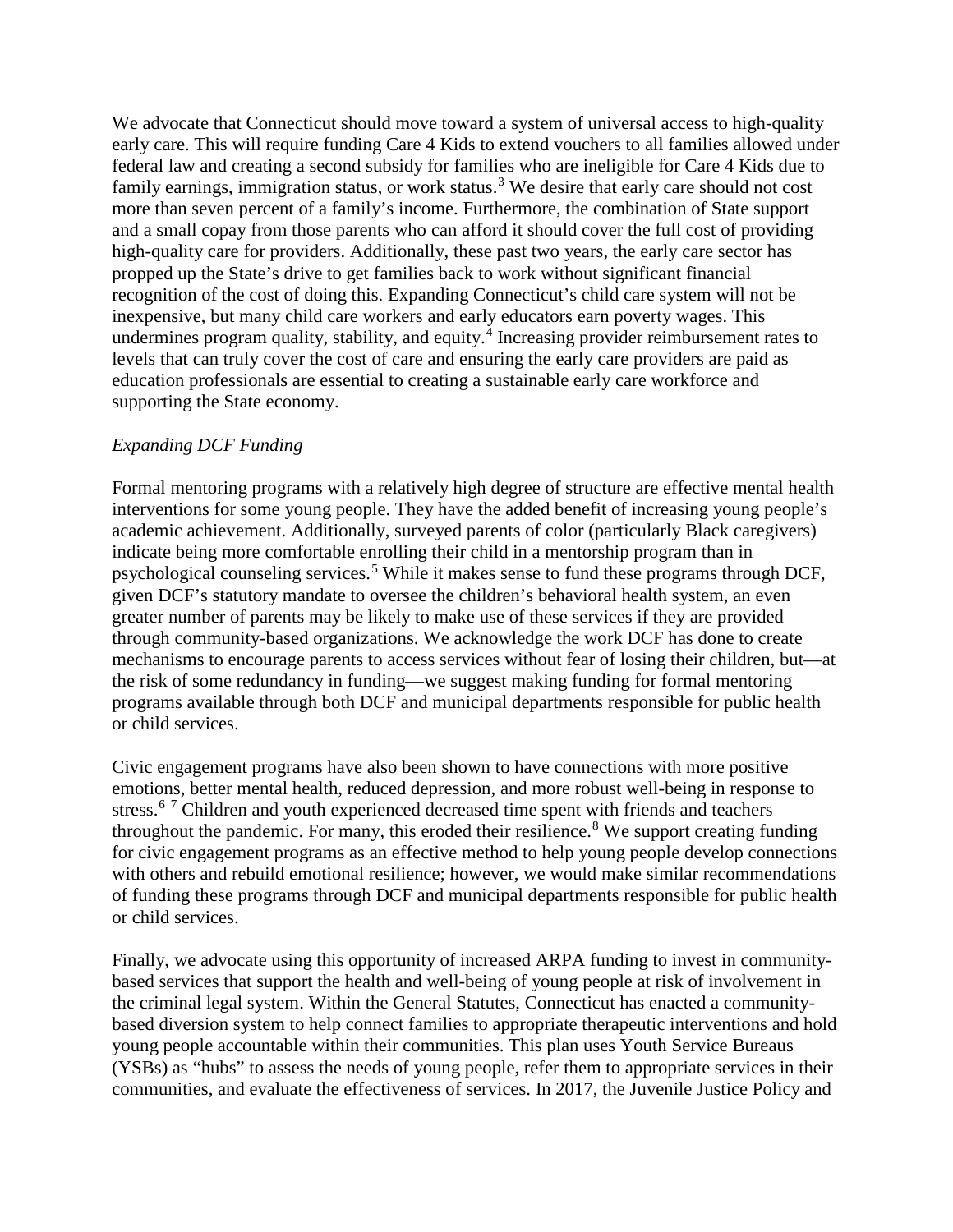Oversight Committee estimated that YSBs would need over \$6 million to update data systems, expand staff capacity, and appropriately train staff to ensure consistency and quality.<sup>[9](#page-8-6)</sup> While the Legislature has provided some additional funding to YSBs in the past five years, the money needed for the community-based diversion system never came. When adjusting for inflation, if the Legislature provides \$7 million through the DCF budget to YSBs to actually implement the community-based diversion system, Connecticut can help ensure that young people with high levels of behavioral health needs can access the services they need in their communities early and decrease the risk of criminal legal system involvement.

## **JUST FACTS**

- **Inability to access needed child care results in work disruptions for Connecticut's working parents.** According to the Census Household Pulse Survey, 54 percent of parents with children under the age of five in Connecticut report that during January and early February, their children could not attend daycare. It disrupted their work in the following ways:
	- o In 13% of households, an adult took unpaid leave to care for children.
	- o In 20% of households, an adult used sick days, vacation days, or paid leave days to care for children.
	- o In 24% of households, an adult cut work hours to care for children.
	- o In 9% of households, an adult left a job to care for children.
	- o In 2% of households, an adult lost a job because of time away to care for children.
	- o In 8% of households, an adult did not look for a job in order to care for children.
	- o In 23% of households, an adult supervised one or more children while working.
- **COVID-19 exacerbated Connecticut's pre-pandemic shortage of early care and education slots and programs.** In March of 2021, the state was at just 72 percent of its pre-pandemic program capacity. Preschool slots decreased sharply by 15 percent due to child care centers closing. The state lost four percent of its accredited infant and toddler slots between 2020 and 2021 and 21 percent of its accredited preschool slots.<sup>[10](#page-8-7)</sup>
- **Child care providers in Connecticut are not paid a fair and sustainable wage.**  Connecticut child care workers' families are more than twice as likely to live in poverty than other families: [11](#page-8-8).8 percent compared with 5.8 percent.<sup>11</sup> Once accounting for the number of hours family child care (FCC) providers work, we estimate their hourly 2020 wages were between \$6.10 and \$8.64.<sup>[12](#page-8-9)</sup> Similarly, we find that child care center directors cannot cover all their costs if they rely on Care 4 Kids alone. They must charge market-rate tuition to break even financially.<sup>[13](#page-8-10)</sup>
- **Community-based programs and services can provide culturally-competent alternatives to traditional psychiatric interventions.** On average, Black and Latino/a/x people receive worse treatment within healthcare systems than white people.[14](#page-8-11) [15](#page-8-12) These negative experiences contribute to Black and Latino/a/x parents being less likely to accept suggested psychological and psychiatric services for their children.[16](#page-8-13) [17](#page-8-14) Structured community-based programs targeting young people with specific needs offer Black and Latino/a/x parents a culturally-informed method to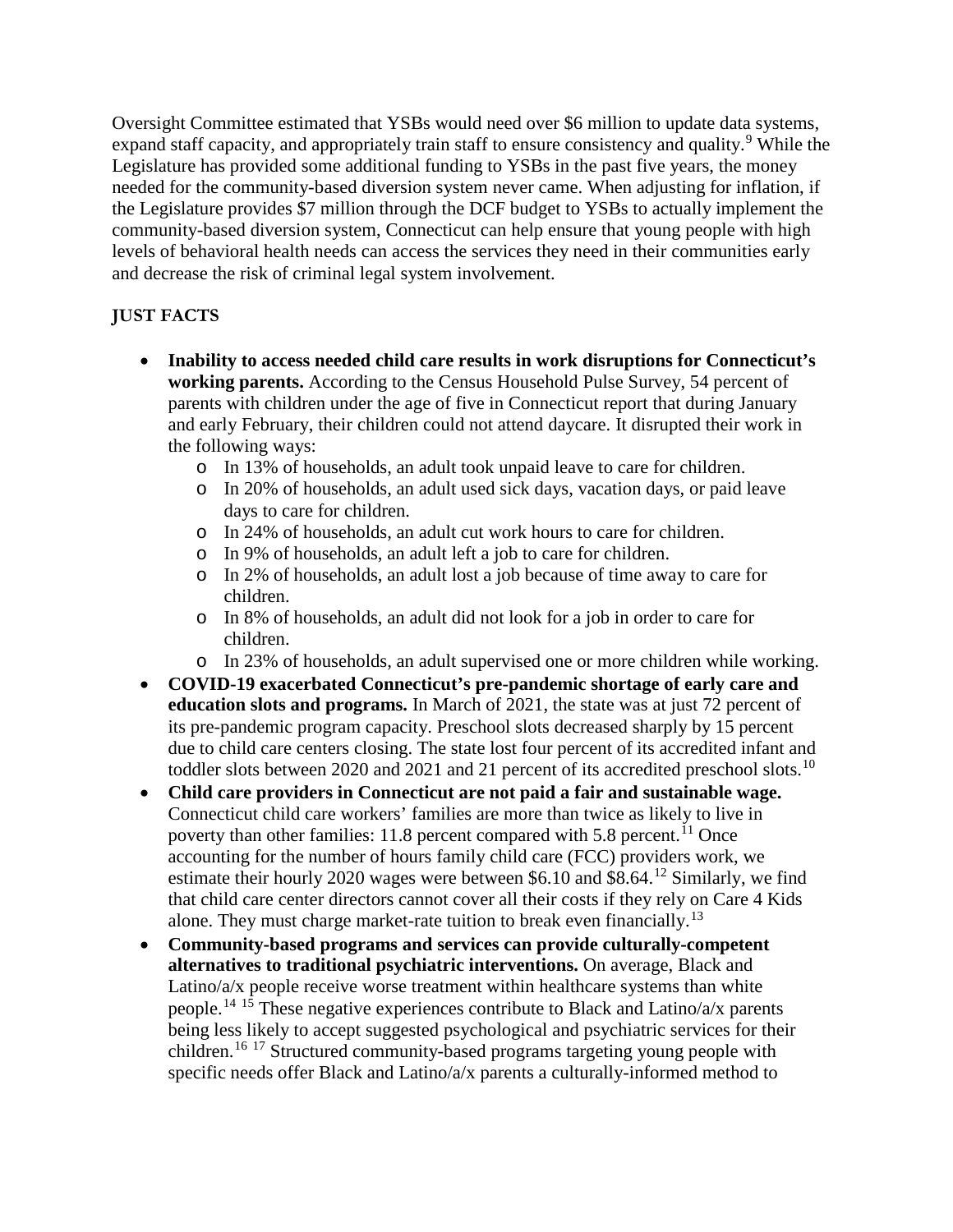support their children outside of traditional medical models and the structural racism associated with those models.

• **The pandemic has contributed to young people experiencing a behavioral health crisis and puts some young people at risk of future criminal legal system involvement. Community-based diversion services can help.** The trauma of losing loved ones, erosion of daily routine, reduced contact with friends, and closure of prosocial clubs and activities have had a profoundly destabilizing effect on Connecticut's children and youth. When young people need services, youth of color are more likely to be referred to inpatient mental health services than white youth or to be pushed into the criminal legal system where access to appropriate treatment may not be available.<sup>[18](#page-8-15) [19](#page-8-16)</sup> In Connecticut, Black youth with a misdemeanor charge and no prior offenses are at 2.3x more risk of receiving Judicial Supervision in response to their offense than white youth. Black youth with a felony charge and no prior offenses are at 2.8x more risk of receiving Judicial Supervision in response to their offense than white youth. For Latino/a/x youth, the risk ratios compared to white youth are 1.6x and 1.9x, respectively. Expanding diversion efforts and services are effective interventions that significantly reduce the risk of youth further entering the criminal legal system<sup>[20](#page-8-17)</sup> and decrease racial inequities in the criminal legal system.

**HB 5001: An Act Concerning Children's Mental Health.** This bill aims to expand and improve the children's behavioral health system through myriad measures: increasing the number and diversity of providers, expanding emergency services in communities, expanding behavioral health services in schools, reforming emergency service telephone lines to serve individuals in behavioral health crisis better, and reforms to make needed services more affordable for families. This legislation is timely and increasingly important as children and families in Connecticut suffer in the wake of two years of isolation, grief, economic instability, and racial unrest.

Our testimony focuses on the sections within the bill aimed to increase the diversity of behavioral health care workers and expand behavioral health in schools.

#### *Increasing the diversity of behavioral health care workers*

Sections 2, 4, and 5 of HB 5001 create provisions that seek to diversify Connecticut's behavioral health workforce. Sections 2 and 4 make social work examination accommodations for candidates whose first language is not English. These provisions help remove barriers to licensure for individuals who are part of communities that speak languages other than English. These changes are critical for Connecticut's growing population of residents born outside of the United States and growing Latino/a/x population. Language and cultural competency are barriers to Latino/a/x people seeking and accessing behavioral health care. Efforts to diversify the workforce to shrink these barriers may encourage more Latino/a/x parents to seek care for their children.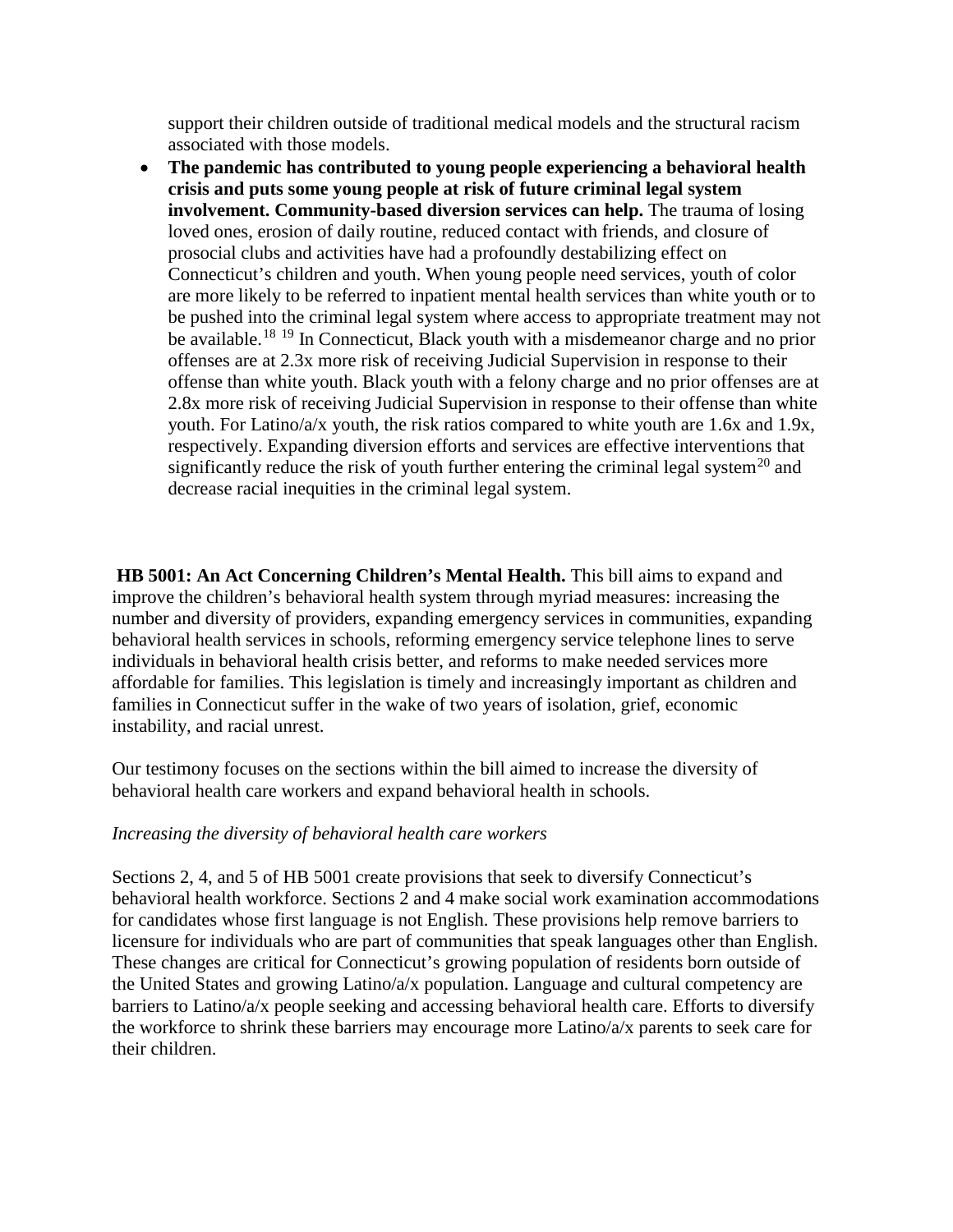Section 5 of HB 5001 creates a scholarship program for application costs and licensure fees in children's behavioral health care. It directs the Commissioner of Public Health to prioritize giving scholarships to people who belong to racial or ethnic minority identity groups, speak English as a second language, identify as LGBTQ+, or have a disability. Most behavioral health care providers who are people of color are employed in non-licensed positions,  $21$  so this program may remove a barrier to entering the field for individuals who have training and experience but have fewer economic resources they can use to advance their careers.

Finally, section 65 of HB 5001 is critical to diversifying the behavioral health workforce. This section requires DSS to study whether payment parity exists between mental health services and other medical services. Despite federal legislation on behavioral health parity, insurers compensate behavioral health providers at a rate lower than other medical specialists. Even when providers treat the same condition, such as depression, for every \$1 that insurance companies reimburse primary care doctors, they reimburse behavioral health professionals only around 83 cents.<sup> $22$ </sup> For this reason, State departments and large clinics struggle to retain behavioral health staff, and behavioral health specialists in private practice are less likely to accept insurance as payment. Connecticut's Medicare reimbursement rates lag New York, New Jersey, and Massachusetts,  $23$  which may make leaving Connecticut more attractive for trained behavioral health specialists. National issues with payment parity may make other medical specialties more attractive to workers who are people of color, and Connecticut's payment parity issues may make other states more attractive for behavioral health workers who are people of color.

#### *Expanding behavioral health in schools*

Section 18 of this bill creates a grant program within SDE to hire and retain behavioral health specialists, including school social workers, school psychologists, trauma specialists, behavior technicians, and board-certified analysts. It gives preference for grants to districts with a greater level of need. We applaud the creation of this grant program.

Sections 74-76 allow SDE to use ARPA funds to fund youth membership programs, administer grant programs to hire and retain student behavioral health specialists and expand school-based mental health services. We strongly support using funds this way and encourage Legislators to consider how to help districts sustain increased staffing once they have expended ARPA dollars.

Counselors and social workers have engaged in robust education and training to support students' social-emotional needs. Counselors and social workers leverage their schooling and training to contribute to safe and positive school environments where all students can learn effectively. A 30-year body of research finds that counselors and social workers prevent instances of violence<sup>[24](#page-8-2)</sup> and suicide<sup>[25](#page-8-20)</sup> by addressing the needs of students and their families. Yet, Connecticut schools do not meet the recommended counselors and school workers' ratio.

Section 17 of this bill mandates that SDE survey schools regarding the number and workload of each school social worker and report out on an annual basis. We would suggest collecting and reporting these data on all behavioral health staff included in Section 18.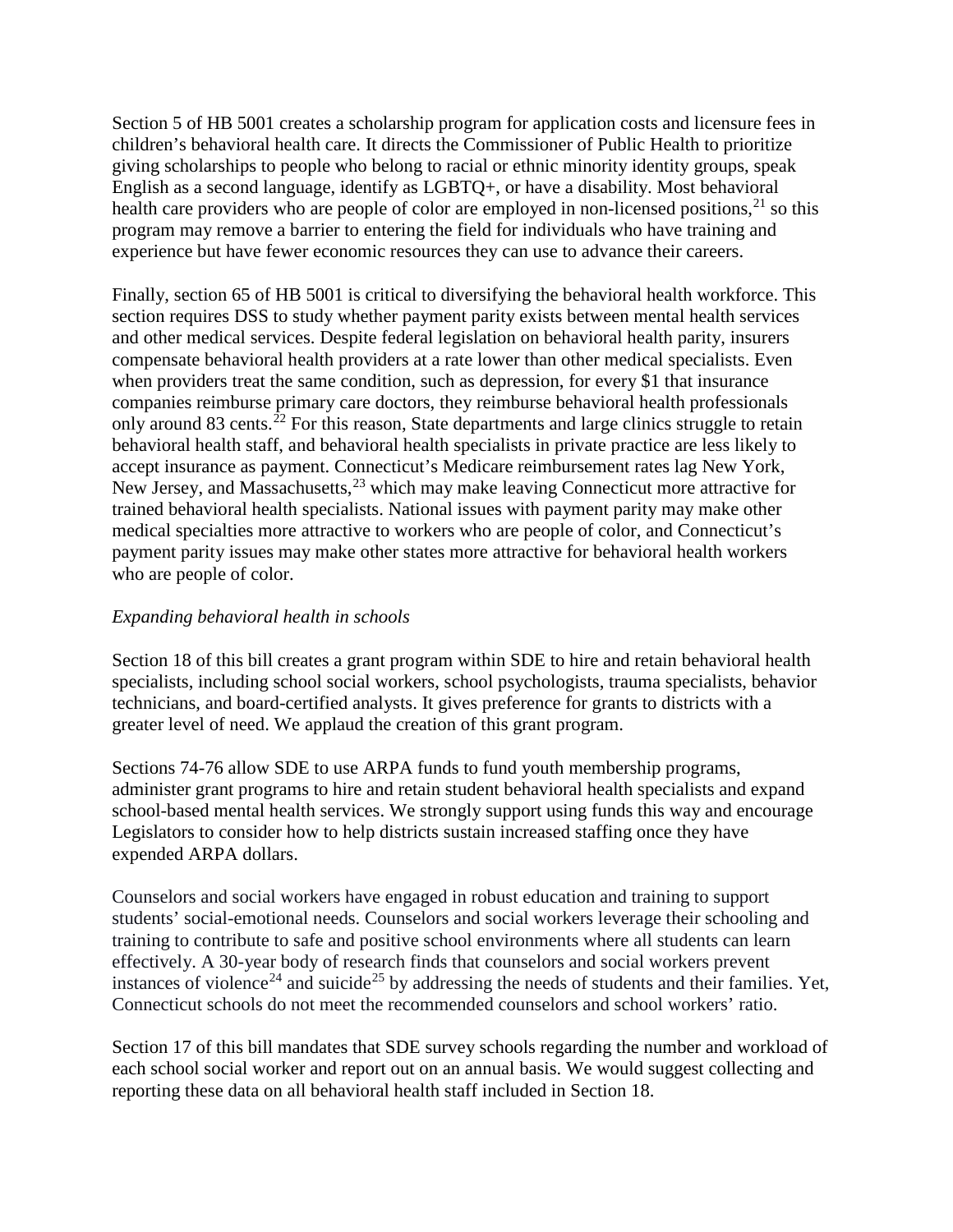Sections 21 and 22 require SDE to update its truancy intervention models to account for mental and behavioral health needs and mandate that school boards adopt one of these models and provide guardians with information regarding 2-1-1 and pediatric behavioral health tools. The sections also require that when students are truant, a school social worker or school psychologist evaluate the student to determine if the student needs a behavioral health assessment. The bill further that school psychologists conduct a psychiatric evaluation of the child.

We support the updating truancy intervention models to be trauma-informed and account for mental and behavioral health needs. Mood disorders are a common cause of students refusing to go to school. Substance use disorders are a common cause of students skipping school without their guardian's knowledge.<sup>[26](#page-8-21)</sup> To that end, we also believe that it makes sense for schools to assess the behavioral health needs of truant students. We suggest amending the bill language to only conduct a psychiatric evaluation of truant students determined to have behavioral health needs, as psychiatric assessments can be labor-intensive, expensive, and intrusive.

Finally, Section 21 of the bill creates a peer-to-peer mental health support program and training, and Section 23 of the bill requires that School Resource Officers (SROs) complete the training so that they are better able to determine if a student needs behavioral health resources. In 2021, Connecticut Voices for Children researched the prevalence and scope of School Resource Officers in Connecticut.<sup>[27](#page-8-22)</sup> As part of this research, we conducted a data walk with a group of young advocates. One of the topics raised by the young people was that SROs are not the only police officers students interact with during the school day. Community police officers who do not have training encouraged for SROs are frequently around schools and responding to calls from schools. With these young people, we co-created a policy recommendation that any police officers who have interactions with children and youth receive training in racial bias, systemic racism, and youth development. Consistent with that recommendation, we advocate that this bill similarly requires peer-to-peer mental health support program training for all police who interact with students.

However, in partnership with impacted young people, we advocate to go further and remove police from school staffing altogether. In survey research, Black students and students who had experienced bullying or trauma in school felt less safe in schools where SROs were present,  $^{28}$  $^{28}$  $^{28}$ and research conducted by Connecticut Voices for Children shows that the employment of SROs in schools significantly increases students' likelihood of being punished, expelled, and arrested *without* measurably improving student safety outcomes measured through incident reports or academic outcomes measured through standardized tests. HB 5001 intends to reduce the impact of trauma on children's education, and keeping SROs in schools works against that goal.

# **JUST FACTS**

- **The behavioral health workforce is overwhelmingly female and white.**
	- o While still predominantly female (90%), new social workers are increasingly people of color. For example, more than 22% of new social workers are Black, and 14% are Latino/a/x.<sup>[29](#page-8-6)</sup>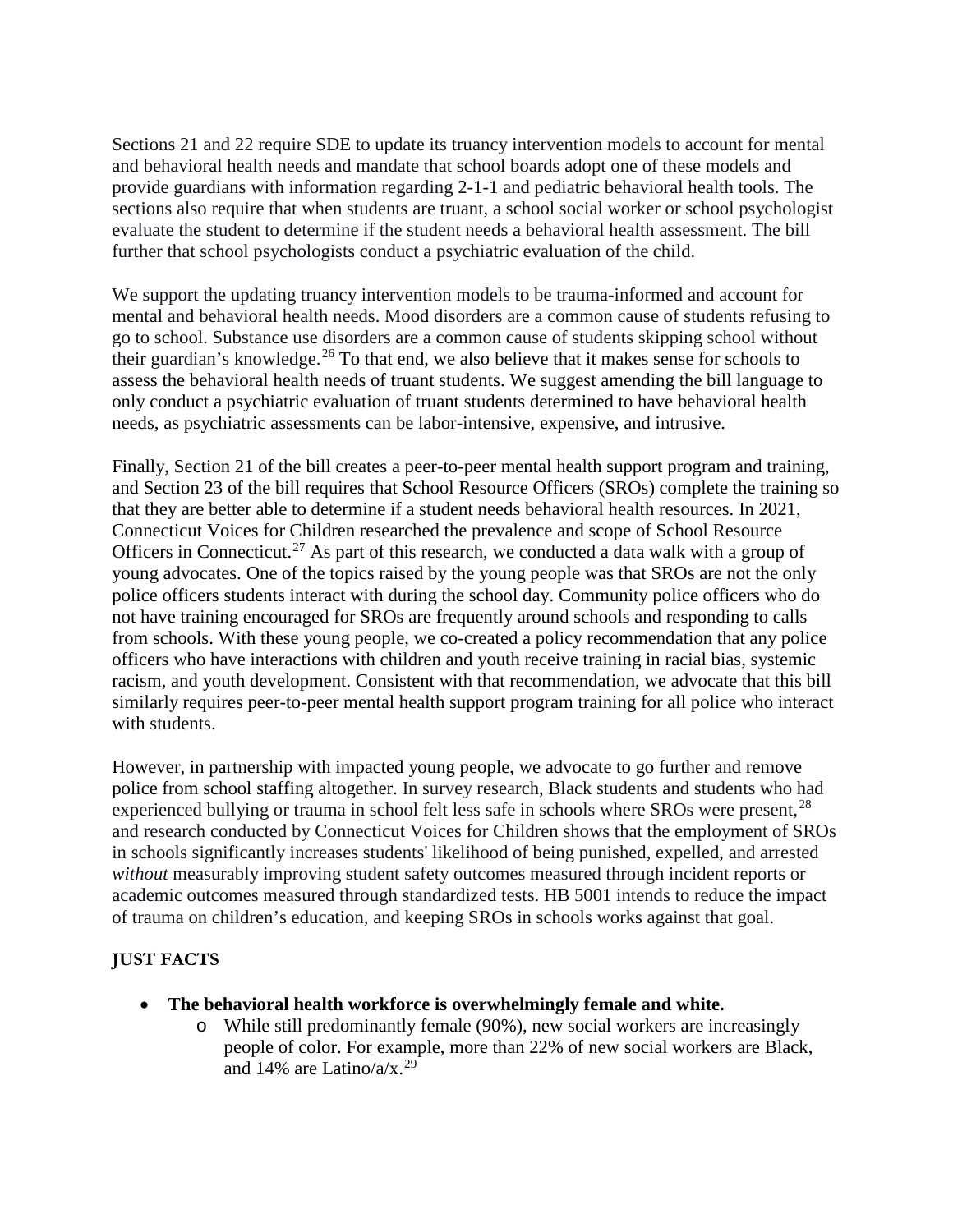- o The U.S. psychology workforce is 70% female and 83% white. Only 7% of psychologists are Latino/a/x, and 3% are Black.<sup>[30](#page-8-8)</sup>
- o The U.S. field of Marriage and Family Therapists is predominantly female (78.5%) and white (74.2%), with growing representation from Black therapists  $(11.7\%)$  and Latino/a/x therapists  $(9.91\%)$ .<sup>[31](#page-8-9)</sup>
- **The demographics of people accessing behavioral health care in Connecticut do not match the demographics of behavioral health care providers.** Connecticut's Department of Mental Health and Addiction Services reports that in 2020 the ratio of men and women receiving care was almost equal. Sixty-one percent were white, 16.3% were Black, and 21% were Latino/a/x.
- **Connecticut does not have enough counselors in its schools.** The American School Counselor Association recommends a counselor-to-student ratio of 1:250; however, Connecticut's overall ratio is 1:550. Data from the 2017-2018 Civil Rights Data Collection show that Bridgeport has 1:560, Hartford has 1:592, Waterbury has 1:317, and New Haven has 1:384. Twenty-five percent of schools do not have counselors at all. When ranked according to the percent of schools that have counselors, Connecticut is the  $12<sup>th</sup>$  lowest in the country.
- **Connecticut does not have enough psychologists in its schools**. The National Association of School Psychologists recommends having a psychologist-to-student ratio of 1:500 to provide comprehensive services. Data from the 2017-2018 Civil Rights Data Collection show that Bridgeport has 1:774, Waterbury has 1:235, Hartford has 1:1305, and New Haven has 1:826.
- **Connecticut does not have enough social workers in its schools.** The National Association of Social Workers recommends having a social worker-to-student ratio of 1:250. In communities with a high level of socioeconomic need or trauma, they recommend a ratio of 1:50. Data from the 2017-2018 Civil Rights Data Collection show that Bridgeport has 1:560, Waterbury has 1:167, Hartford has 1:1394, and New Haven has 1:597.
- **Schools with SROs have Increased Rates of Arrest**: Black and Latino/a/x students in schools with SROs are over five times at greater risk of being arrested than Black and Latino/a/x children in schools without SROs. White students are at two times greater risk.[32](#page-8-10)
- **Schools with SROs Increase Trauma for Some Students**: When SROs are present in a school, administrators may defer disciplinary duties to SROs. Unlike security guards and school administrators, SROs have the power to arrest students. Experiencing arrest can be traumatizing for children, their families, and other observers.

Thank you for your time and consideration.

Sincerely,

Lauren Ruth Research & Policy Director Connecticut Voices for Children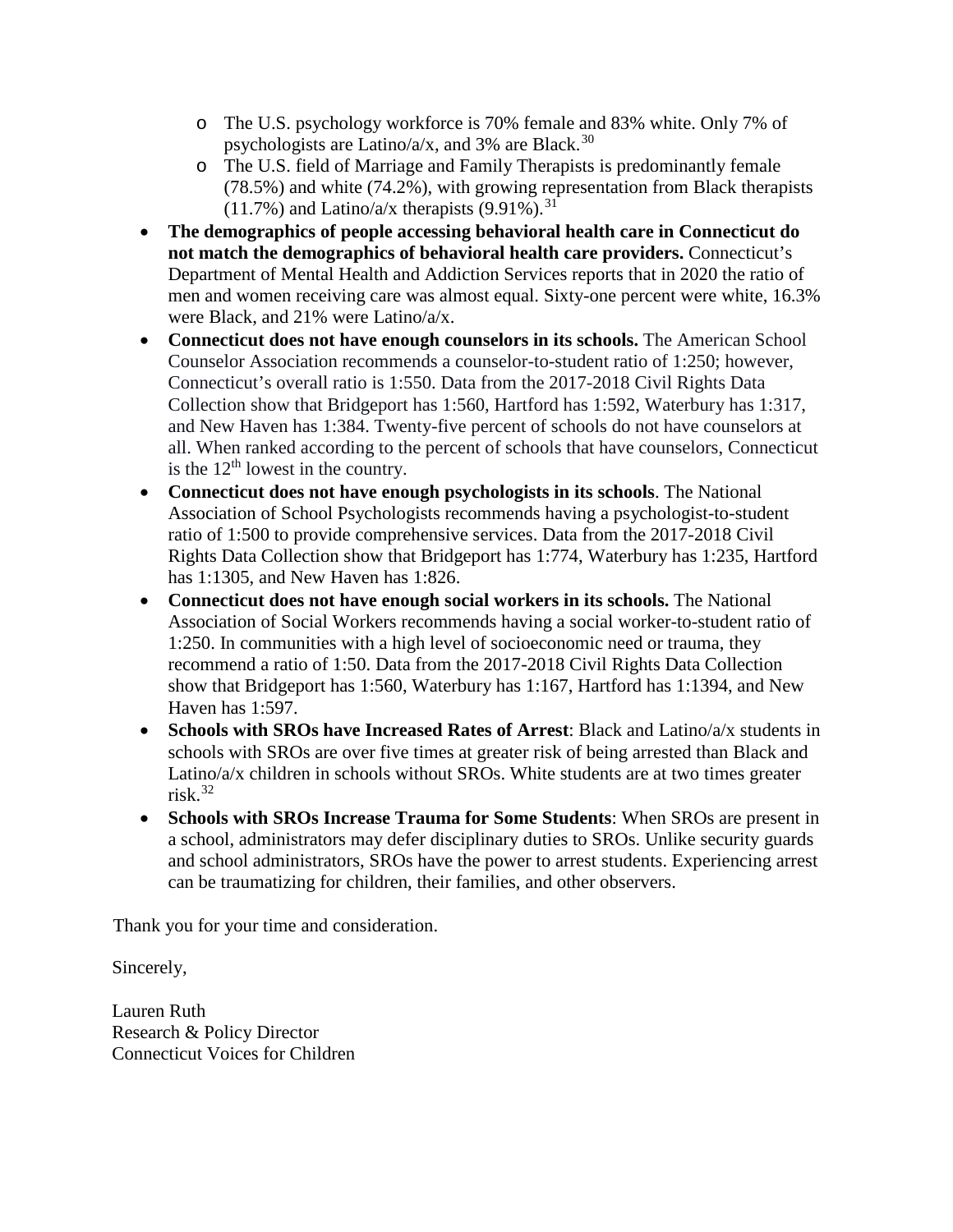https://www.ncbi.nlm.nih.gov/pmc/articles/PMC4974016/pdf/nihms724979.pdf

 $\overline{a}$ 

<sup>7</sup> Schacter, H. L. & Margolin, G. (2019). When it feels good to give: depressive symptoms, daily prosocial behavior, and adolescent mood. *Emotion,* 19(5): 923-927. Retrieved from:

https://www.ncbi.nlm.nih.gov/pmc/articles/PMC6387647/pdf/nihms-984981.pdf

<sup>8</sup> Li, F., Luo, S., Mu, W., Li, Y., Ye, L., Zheng, X., ... & Chen, X. (2021). Effects of sources of social support and resilience on the mental health of different age groups during the COVID-19 pandemic. *BMC psychiatry*, *21*(1), 1- 14. Retrieved from: https://bmcpsychiatry.biomedcentral.com/articles/10.1186/s12888-020-03012-1

<sup>9</sup> Diversion Workgroup. (2017). *Community-Based Diversion System Plan.* Connecticut Juvenile Justice Policy Oversight Committee. Retrieved from: https://www.ctyouthservices.org/Customer-

Content/WWW/CMS/files/Community\_Based\_Diversion\_System\_Plan\_with\_Visual\_Final\_for\_presentation.pdf <sup>10</sup> Miller, S. (2021). *The State of Early Childhood During the COVID-19 Pandemic.* Connecticut Voices for

Children. Retrieved from: https://ctvoices.org/wp-content/uploads/2021/05/2021-SOEC\_Just-Facts.pdf

<sup>11</sup> Miller, S. (2021). *The State of Early Childhood During the COVID-19 Pandemic.* Connecticut Voices for Children. Retrieved from: https://ctvoices.org/wp-content/uploads/2021/05/2021-SOEC\_Just-Facts.pdf

<sup>12</sup> Lee, J., & Ruth, L. (2020). *The State of Early Childhood: Can Connecticut's Struggling Family Child Care Providers Fill a 50,000 Child Care Gap Amidst the Coronavirus Recession?* Connecticut Voices for Children. Retrieved from: https://ctvoices.org/wp-content/uploads/2020/04/CRR-SOEC\_FCCs\_Just-Research.pdf

<sup>13</sup> Miller, S. (2021). *The State of Early Childhood During the COVID-19 Pandemic.* Connecticut Voices for Children. Retrieved from: https://ctvoices.org/wp-content/uploads/2021/05/2021-SOEC\_Just-Facts.pdf

<sup>14</sup> Findling, M. G., Bleich, S. N., Casey, L. S., Blendon, R. J., Benson, J. M., Sayde, J. M., & Miller, C. (2019). Discrimination in the United States: experiences of Latinos. *Health services research*, *54*, 1409-1418. Retrieved from: https://onlinelibrary.wiley.com/doi/pdf/10.1111/1475-6773.13216

<sup>15</sup> Vázquez, A. L., & Villodas, M. T. (2019). Racial/ethnic differences in caregivers' perceptions of the need for and utilization of adolescent psychological counseling and support services. *Cultural Diversity and Ethnic Minority Psychology*, *25*(3), 323-330. Retrieved from: https://doi.org/10.1037/cdp0000255

<sup>16</sup> Niec, L. N., Acevedo-Polakovich, I. D., Abbenante-Honold, E., Christian, A. S., Barnett, M. L., Aguilar, G., & Peer, S. O. (2014). Working together to solve disparities: Latina/o parents' contributions to the adaptation of a preventive intervention for childhood conduct problems. *Psychological services*, *11*(4), 410–420. Retrieved from: https://doi.org/10.1037/a0036200

<sup>17</sup> Vázquez, A. L., & Villodas, M. T. (2019). Racial/ethnic differences in caregivers' perceptions of the need for and utilization of adolescent psychological counseling and support services. *Cultural Diversity and Ethnic Minority Psychology*, *25*(3), 323-330. Retrieved from: https://doi.org/10.1037/cdp0000255

<sup>18</sup> Coleman, B. W. (2019). *Ring the Alarm: The Crisis of Black Youth Suicide in America.* Emergency Taskforce on Black Youth Suicide and Mental Health. Retrieved from:

https://watsoncoleman.house.gov/uploadedfiles/full\_taskforce\_report.pdf

<sup>19</sup> Agus-Kleinman, J., Rogers, E., & Weber, J. (2020, May 13). *Improving Outcomes for Youth in Connecticut: Fourth Presentation to the IOYouth Task Force: Disposition, Supervision, and Services.* The Council of State Governments Justice Center. Retrieved from: https://towyouth.newhaven.edu/wp-content/uploads/2020/10/CSG-CT-Fourth-Task-Force-Presentation-FINAL.pdf

<span id="page-7-0"></span><sup>1</sup> Igielnik, R. (2021). *A rising share of working parents in the U.S. say it's been difficult to handle child care during the pandemic.* Pew Research Center. Retrieved from: https://www.pewresearch.org/fact-tank/2021/01/26/a-risingshare-of-working-parents-in-the-u-s-say-its-been-difficult-to-handle-child-care-during-the-pandemic/

<span id="page-7-1"></span><sup>2</sup> Coe, E. Enomoto, K., Herbig, B., Kothari, A., & Stueland, J. (2021). *COVID-19 and burnout are straining the mental health of working parents.* McKinsey & Company. Retrieved from:

https://www.mckinsey.com/industries/healthcare-systems-and-services/our-insights/covid-19-and-burnout-arestraining-the-mental-health-of-employed-parents

<sup>3</sup> Miller, S. (2021). *The State of Early Childhood During the COVID-19 Pandemic.* Connecticut Voices for Children. Retrieved from: https://ctvoices.org/wp-content/uploads/2021/05/2021-SOEC\_Just-Facts.pdf

<sup>4</sup> Miller, S. (2021). *The State of Early Childhood During the COVID-19 Pandemic.* Connecticut Voices for Children. Retrieved from: https://ctvoices.org/wp-content/uploads/2021/05/2021-SOEC\_Just-Facts.pdf

<sup>5</sup> Rhodes, J. *(*2019). Relying on youth mentoring programs for mental health services: Challenges and implications. *The Chronicle of Evidence-Based Mentoring*. Retrieved from: https://www.evidencebasedmentoring.org/what-animportant-new-study-tells-us-about-the-future-of-mentoring/

<sup>6</sup> Raposa, E. B., Laws, H. B., & Ansell, E. B. (2016). Prosocial behavior mitigates the negative effects of stress in everyday life. *Clinical Psychological Science*, 4(4): 691-698. Retrieved from: